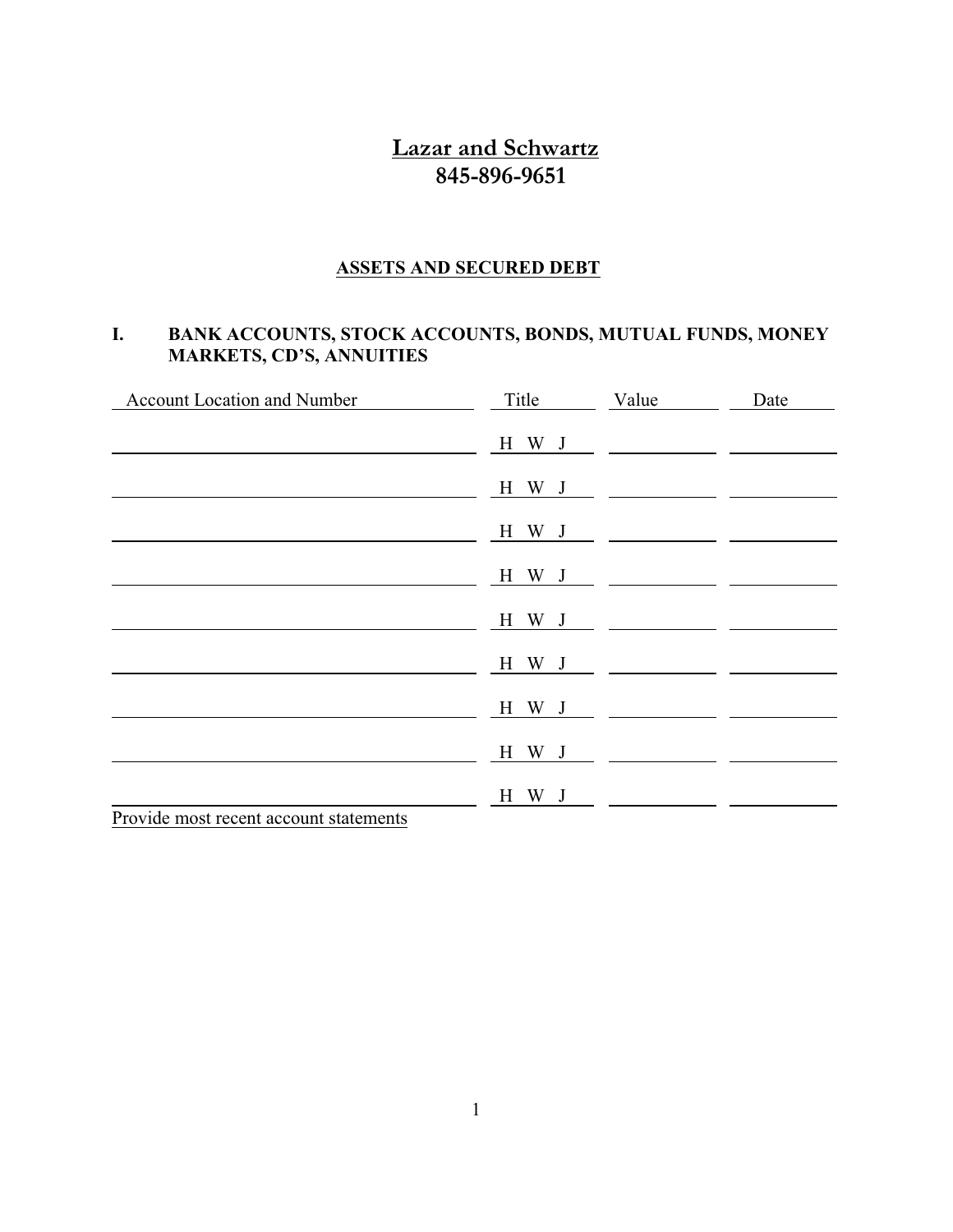#### **II. REAL ESTATE**

| Primary Residence:                                                                                                                                                                                                            |                               |                                                                                                                                                                                                                                |  |  |
|-------------------------------------------------------------------------------------------------------------------------------------------------------------------------------------------------------------------------------|-------------------------------|--------------------------------------------------------------------------------------------------------------------------------------------------------------------------------------------------------------------------------|--|--|
|                                                                                                                                                                                                                               |                               |                                                                                                                                                                                                                                |  |  |
|                                                                                                                                                                                                                               |                               | Title:                                                                                                                                                                                                                         |  |  |
|                                                                                                                                                                                                                               |                               | Date of Purchase: Note of Purchase and the set of the set of the set of the set of the set of the set of the set of the set of the set of the set of the set of the set of the set of the set of the set of the set of the set |  |  |
|                                                                                                                                                                                                                               |                               | Original Mortgage: Manager and Mortgage and Mortgage and Mortgage and Mortgage and Mortgage and Mortgage and Mortgage and Mortgage and Mortgage and Mortgage and Mortgage and Mortgage and Mortgage and Mortgage and Mortgage  |  |  |
|                                                                                                                                                                                                                               |                               | Current Remaining Mortgage: Manager School and School and School and School and School and School and School and School and School and School and School and School and School and School and School and School and School and |  |  |
|                                                                                                                                                                                                                               |                               | Interest Rate: Term: No. Payment:                                                                                                                                                                                              |  |  |
|                                                                                                                                                                                                                               |                               |                                                                                                                                                                                                                                |  |  |
| (Attach last mortgage statement)                                                                                                                                                                                              |                               |                                                                                                                                                                                                                                |  |  |
|                                                                                                                                                                                                                               |                               |                                                                                                                                                                                                                                |  |  |
|                                                                                                                                                                                                                               |                               | Original Amount: Amount Due: Amount Due:                                                                                                                                                                                       |  |  |
|                                                                                                                                                                                                                               |                               | Interest Rate: Mo. Payment:                                                                                                                                                                                                    |  |  |
|                                                                                                                                                                                                                               |                               | Purpose:                                                                                                                                                                                                                       |  |  |
|                                                                                                                                                                                                                               | Secondary Residence (if any): |                                                                                                                                                                                                                                |  |  |
|                                                                                                                                                                                                                               |                               |                                                                                                                                                                                                                                |  |  |
|                                                                                                                                                                                                                               |                               |                                                                                                                                                                                                                                |  |  |
|                                                                                                                                                                                                                               |                               | Date of Purchase: New York Changes and Security and Security and Security and Security and Security and Security and Security and Security and Security and Security and Security and Security and Security and Security and S |  |  |
| Original Mortgage: 1988 Contract Contract Contract Contract Contract Contract Contract Contract Contract Contract Contract Contract Contract Contract Contract Contract Contract Contract Contract Contract Contract Contract |                               |                                                                                                                                                                                                                                |  |  |
|                                                                                                                                                                                                                               |                               | Current Remaining Mortgage: Manual Manual Current Remaining Mortgage:                                                                                                                                                          |  |  |
|                                                                                                                                                                                                                               |                               | Interest Rate: Term: No. Payment:                                                                                                                                                                                              |  |  |
|                                                                                                                                                                                                                               |                               |                                                                                                                                                                                                                                |  |  |
| (Attach last mortgage statement)                                                                                                                                                                                              |                               |                                                                                                                                                                                                                                |  |  |
| Home Equity: 1988                                                                                                                                                                                                             |                               |                                                                                                                                                                                                                                |  |  |
|                                                                                                                                                                                                                               |                               | Original Amount: Amount Due:                                                                                                                                                                                                   |  |  |
|                                                                                                                                                                                                                               |                               | Interest Rate: Mo. Payment:                                                                                                                                                                                                    |  |  |
|                                                                                                                                                                                                                               |                               |                                                                                                                                                                                                                                |  |  |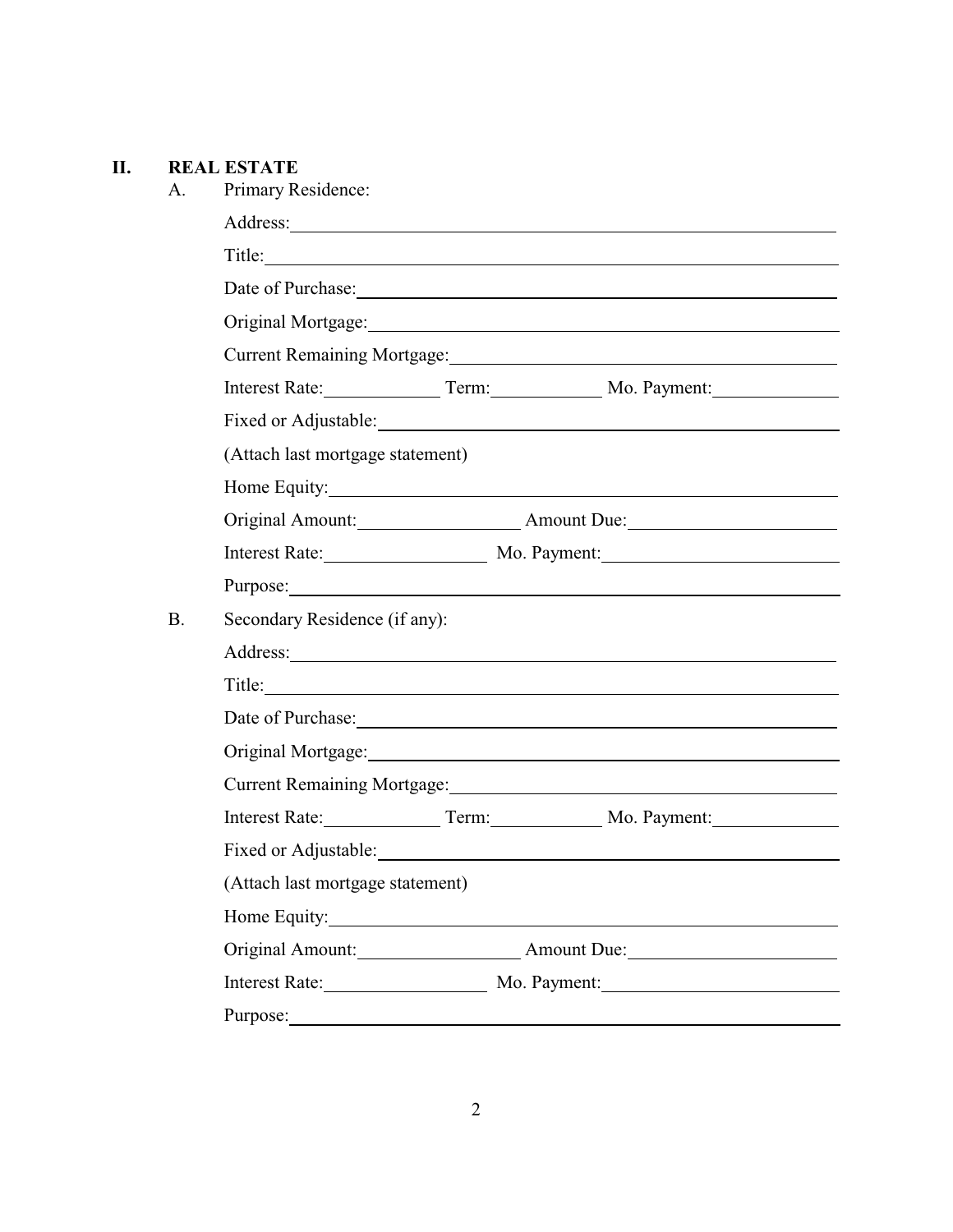## **III. RETIREMENT ASSETS**

| <b>OWNER</b> | <b>TYPE</b><br>(Pension, Tax<br>Def. Comp., 401K,<br>IRA, SEP | <b>VALUE</b> | LOAN AMT. |
|--------------|---------------------------------------------------------------|--------------|-----------|
| Husband:     |                                                               |              |           |
|              |                                                               |              |           |
|              |                                                               |              |           |
| Wife:        |                                                               |              |           |
|              |                                                               |              |           |
|              |                                                               |              |           |

Provide most recent statements; Bring Social Security Statements.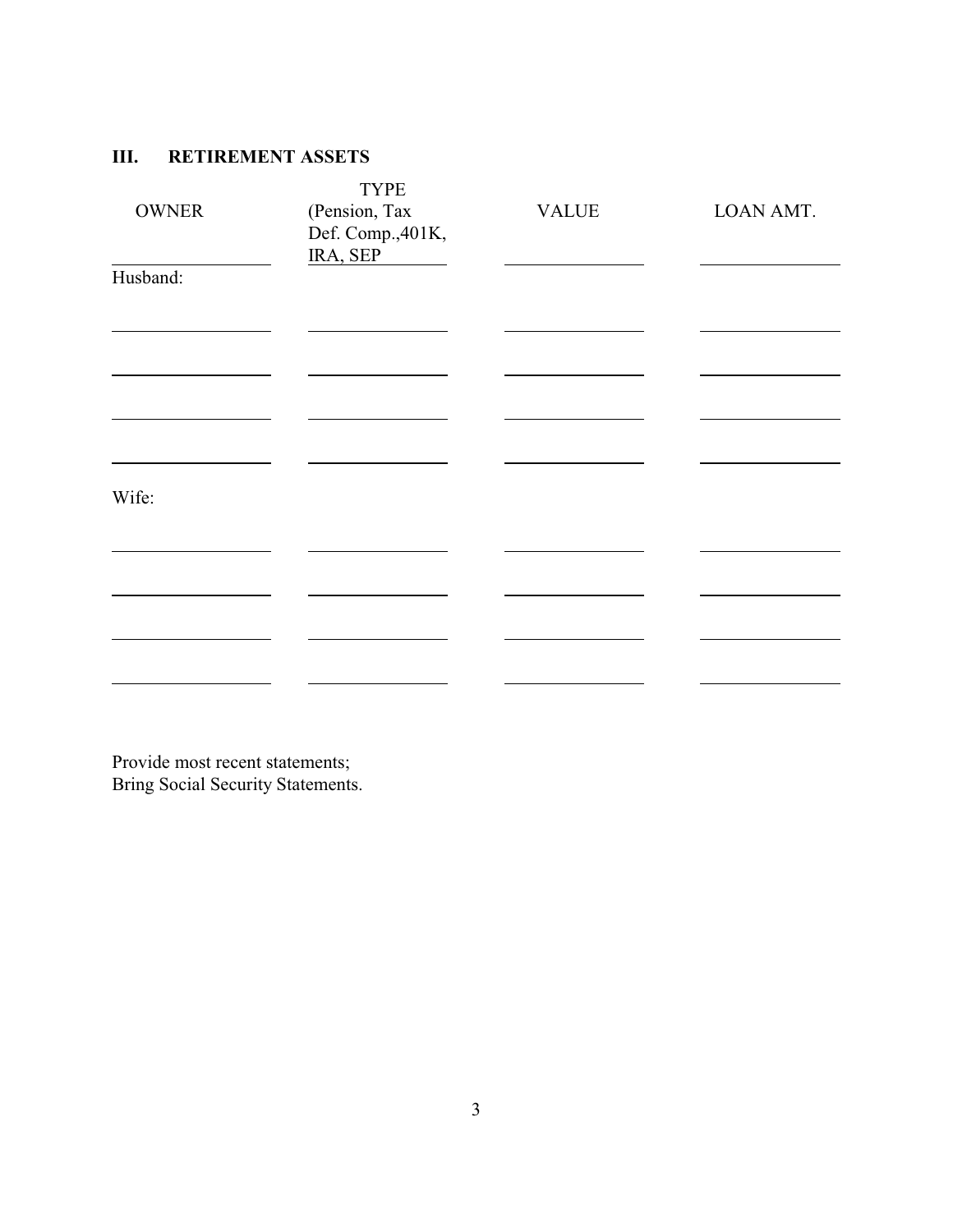## **IV. PERSONAL PROPERTY A. VEHICLES**

| YR/MODEL | <b>TITLE</b> | LOAN DRIVEN VALUE LOAN<br>OBLIGOR BY AMT. PAYMNT      |  | MO. |
|----------|--------------|-------------------------------------------------------|--|-----|
|          |              |                                                       |  |     |
|          |              | H W J _________ ________ ________ _______             |  |     |
|          |              | H W J _______ ________ ________                       |  |     |
|          | H W J        | <u> 1986 - Jan James James, politik eta politik (</u> |  |     |

#### **B. OTHER**

(List items of personal property which you believe are valuable and should be considered in division of assets).

| <b>ITEM</b> | <b>VALUE</b> | <b>CONCERNS</b> |
|-------------|--------------|-----------------|
|             |              |                 |
|             |              |                 |
|             |              |                 |
|             |              |                 |
|             |              |                 |
|             |              |                 |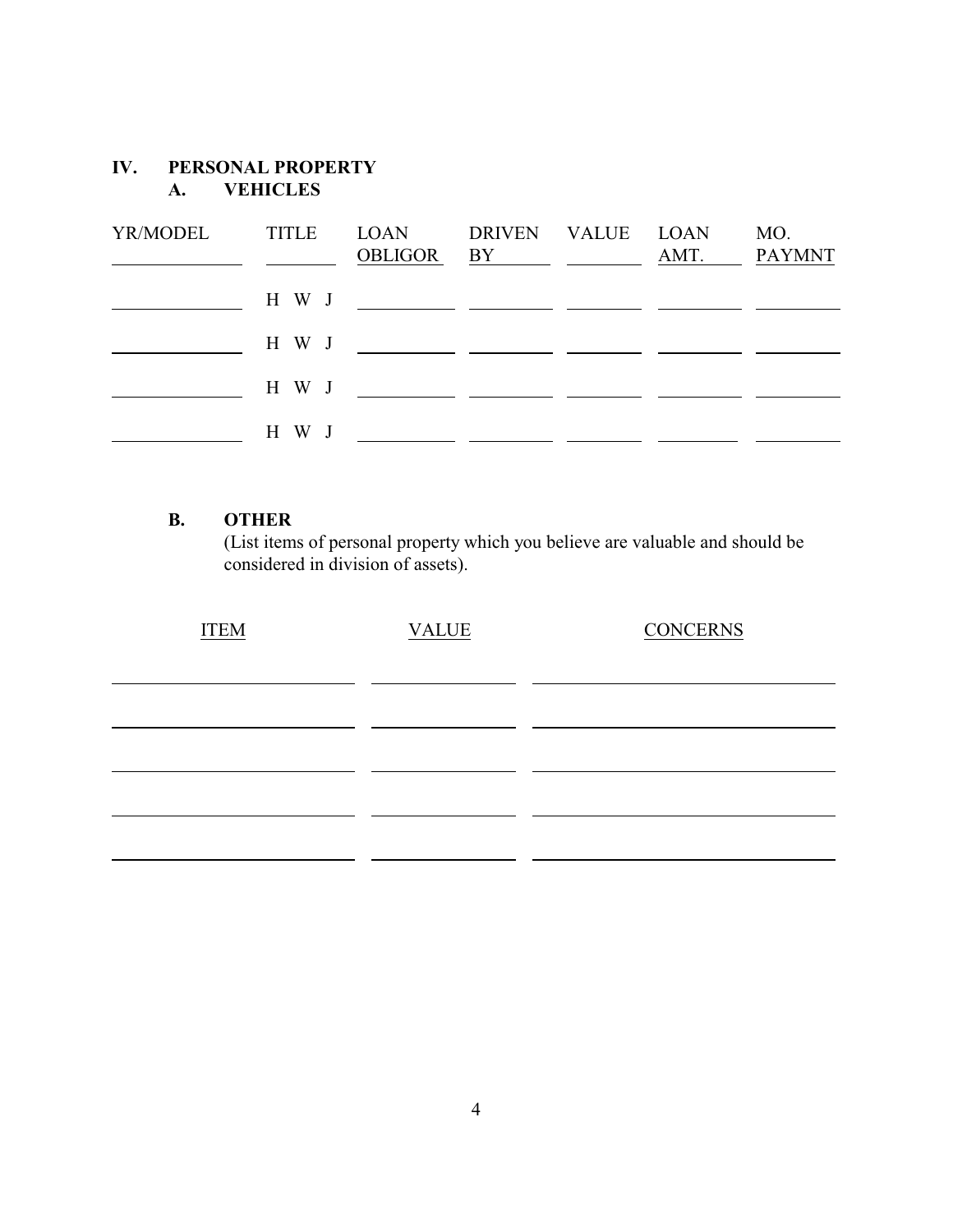## **V. LIFE INSURANCE**

|          | <b>CARRIER</b> | POL. $#$ | <b>TYPE</b> | <b>VALUE</b> | <b>LOAN</b> |
|----------|----------------|----------|-------------|--------------|-------------|
| Husband: |                |          |             |              |             |
|          |                |          |             |              |             |
| Wife:    |                |          |             |              |             |
|          |                |          |             |              |             |
|          |                |          |             |              |             |

## **VI. OTHER ASSETS**

#### **A. BUSINESS INTERESTS**

| <b>BUSINESS</b><br><b>TITLE</b> | <b>INTERESTS</b><br>NAME & TYPE | <b>ANNUAL</b><br><b>INCOME</b> |
|---------------------------------|---------------------------------|--------------------------------|
| H W<br>$\mathbf{J}$             |                                 |                                |
| H W<br>$\overline{\mathbf{J}}$  |                                 |                                |
| W<br>H                          |                                 |                                |

### **B. DEGREES OR LICENSES OBTAINED DURING MARRIAGE.**

|   |   | <b>DEGREE</b> | <b>DATES</b> | <b>APPROX. COST</b> |
|---|---|---------------|--------------|---------------------|
| н | W |               |              |                     |
| H | W |               |              |                     |

**C. OTHER**